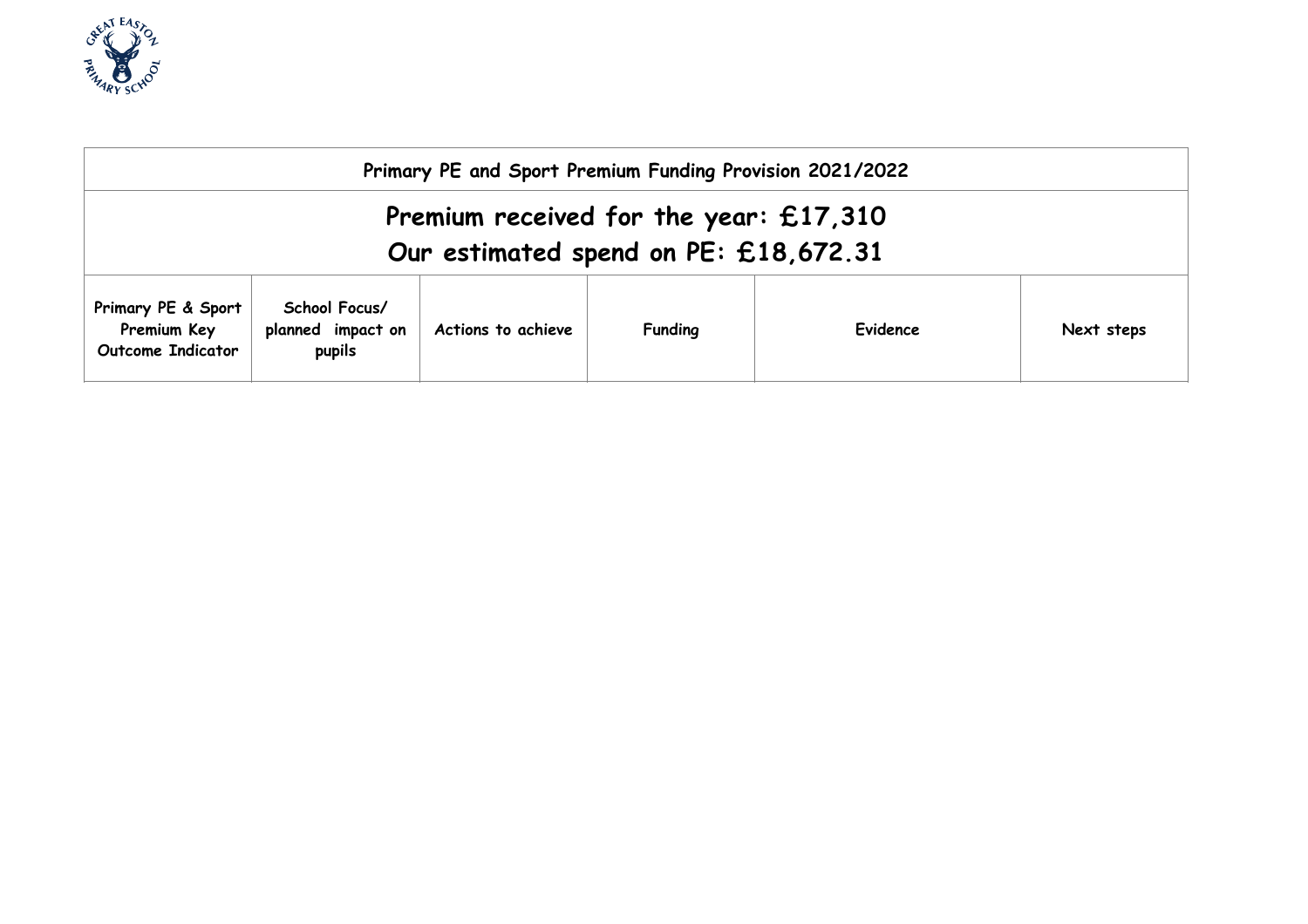| Engagement of all<br>pupils in regular<br>physical activity. | The programme is<br>still catching up<br>after pool closures<br>due to covid. We<br>want to return the<br>the success we had,<br>and ensure we<br>maintain the level of<br>children's attainment<br>by end of Yr6. All<br>KS2 Yr 3-5 children<br>to swim for 10 hours<br>a year regardless of<br>swimming ability.<br>We fund the more<br>able swimmers, as<br>sports premium<br>money cannot be<br>spent on curriculum<br>requirements. | 1 hour swimming per<br>week- Yr5/6 autumn<br>term, Yr4/5 spring<br>and Yr3/4 summer<br>term          | Per session is<br>£172.15:<br>Coach-£60;<br>Lifeguard- £22.15;<br>pool- £24.00;<br>teachers $x$ 4- £66<br>£5,164.50<br>(School funds cover<br>KS2 children who are<br>non-swimmers:<br>£1,136.19= 22% of<br>pupils at start of<br>their swimming<br>block)<br>Sports Premium<br>money used to cover<br>extra provision for<br>able swimmers.<br>£4,028.31 | Swimmers achieving expected end<br>of KS2 expectations in Year 6 in<br>2012 were 63%<br>Swimmers in Year 6 achieving<br>expected end of KS2 expectations<br>in 2021 were 100% (swim<br>competently, confidently and<br>proficiently over a distance of at<br>least 25m; use a range of strokes<br>effectively; perform a safe self-<br>rescue in different water based<br>situations)<br>We also came 1st in the small<br>schools swimming gala in January<br>2020. | Continue to monitor<br>until we feel the<br>children stop<br>benefitting from<br>this (unlikely to ever<br>be the case) |
|--------------------------------------------------------------|------------------------------------------------------------------------------------------------------------------------------------------------------------------------------------------------------------------------------------------------------------------------------------------------------------------------------------------------------------------------------------------------------------------------------------------|------------------------------------------------------------------------------------------------------|-----------------------------------------------------------------------------------------------------------------------------------------------------------------------------------------------------------------------------------------------------------------------------------------------------------------------------------------------------------|---------------------------------------------------------------------------------------------------------------------------------------------------------------------------------------------------------------------------------------------------------------------------------------------------------------------------------------------------------------------------------------------------------------------------------------------------------------------|-------------------------------------------------------------------------------------------------------------------------|
|                                                              | Purchase new<br>equipment for<br>playtimes and<br>lunchtimes to ensure<br>children are active.                                                                                                                                                                                                                                                                                                                                           | <b>ActiveWall</b><br>purchased in 2019                                                               | £3000 investment in<br>equipment per year<br>for next three years<br>This is year three of<br>our investment.<br>£3000                                                                                                                                                                                                                                    | Children always using the<br>ActiveWall - before school,<br>playtime, lunchtime, after school<br>and SEND children using it to help<br>release anger/energy as a reward<br>or time out tool.                                                                                                                                                                                                                                                                        | Review in September<br>2022                                                                                             |
|                                                              | Purchase new<br>equipment to help<br>with multi-sports<br>events and intra-<br>school competitions<br>for all ages.                                                                                                                                                                                                                                                                                                                      | Increase cross-<br>curricular links in PE<br>and engage more<br>children in multi-<br>skills events. | Multi-skills<br>equipment: £3500                                                                                                                                                                                                                                                                                                                          | Nick will be running intra-school<br>competitions for all classes to<br>participate.                                                                                                                                                                                                                                                                                                                                                                                | Once in use,<br>interview children<br>and teachers about<br>its success.                                                |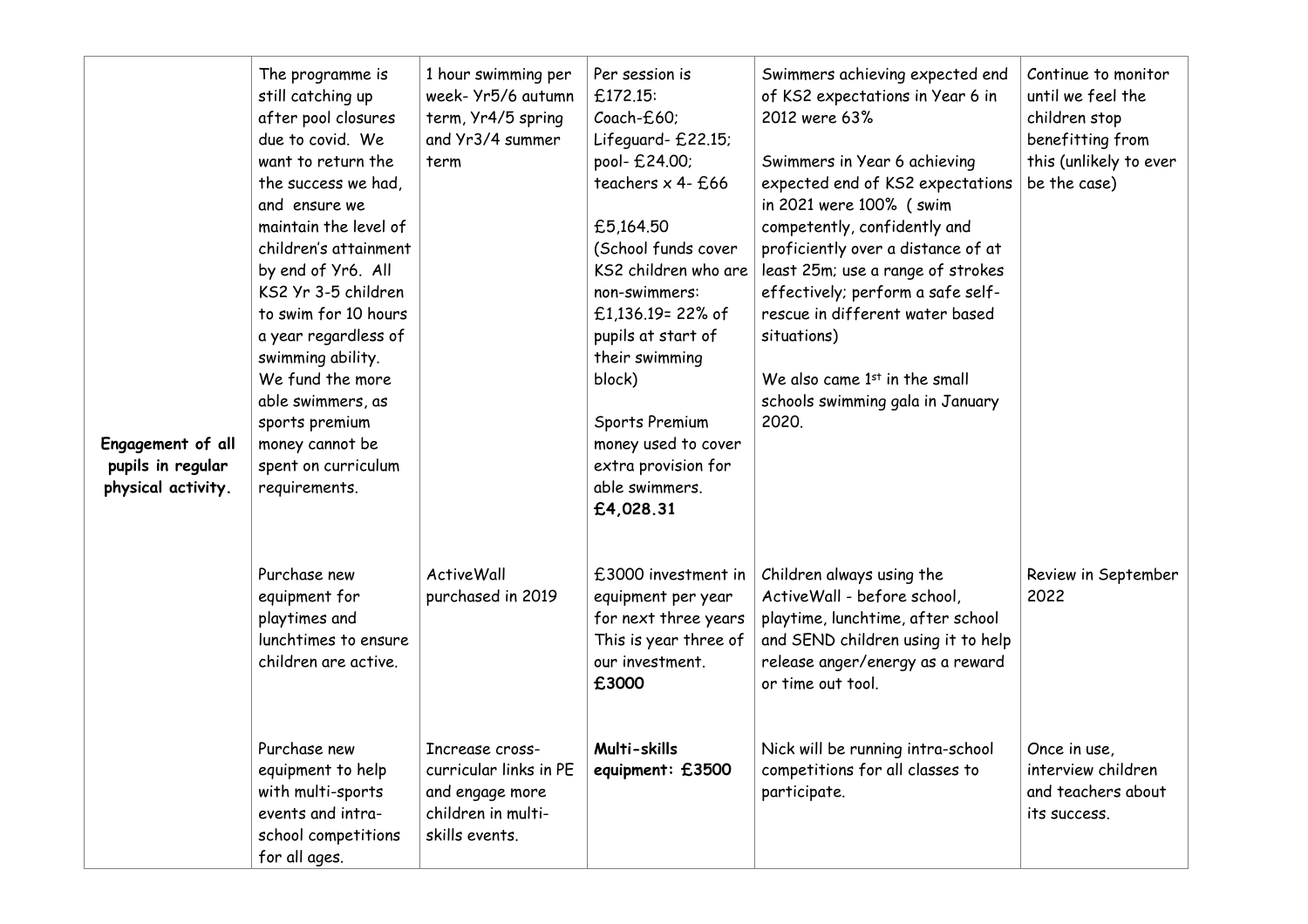| Profile of PE and<br>sport being raised<br>across the school. | Become member<br>Uttlesford School<br>Sports Partnership<br>(USSP) to allow<br>access to G&T, level<br>$2$ and $3$<br>competitions,<br>funding for sports<br>specific activities<br>etc. | Attend 6 PLT<br>meetings per year                                  | £150 to USSP<br>$6 \times \frac{1}{2}$ day supply<br>cover for PLT plus 6<br>$\frac{1}{2}$ day supply for<br>organising fixtures<br>for that half term (1<br>full day per half<br>term)<br>£1224 | In 2018/2019 we entered 40+<br>events.<br>In 2019/2020 we aimed to<br>maintain this but covid prevented<br>6 months of competitions.<br>In 2020/2021 competitions will<br>either be virtual or live. | Aim to enter A and B<br>teams where<br>possible to expand<br>number of children<br>participating in<br>sport. |
|---------------------------------------------------------------|------------------------------------------------------------------------------------------------------------------------------------------------------------------------------------------|--------------------------------------------------------------------|--------------------------------------------------------------------------------------------------------------------------------------------------------------------------------------------------|------------------------------------------------------------------------------------------------------------------------------------------------------------------------------------------------------|---------------------------------------------------------------------------------------------------------------|
|                                                               | Inter-house<br>competitions running<br>termly.                                                                                                                                           | Nick to run these<br>and results given in<br>assembly on a Friday. | 2 hours per week                                                                                                                                                                                 | In 19-20 and 20-21, our intra-<br>school participation was 100% but<br>only through sports day. Now we<br>have increased that 6 times as<br>events are half termly.                                  | Train sports leaders<br>to be able to help<br>run the competitions.                                           |